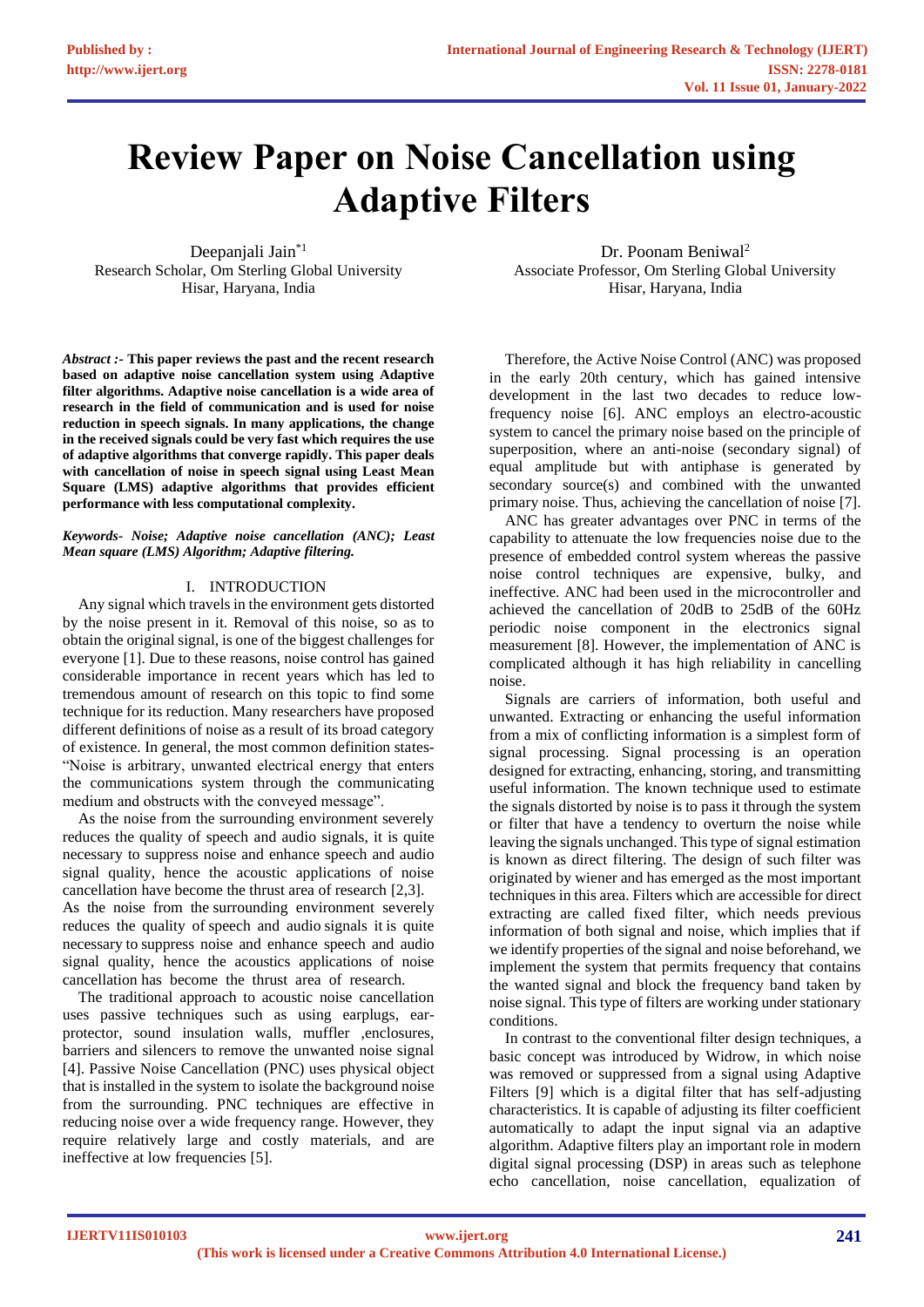communications channels, biomedical signal enhancement, active noise control (ANC), and adaptive control systems. The usage of adaptive filters is one of the most popular proposed solutions to reduce the signal corruption caused by predictable and unpredictable noise. Adaptive filters have been used in a broad range of applications for nearly five decades. It includes adaptive noise cancellation, linear prediction, adaptive system identification, adaptive equalization, inverse modelling etc. Noise is assumed to be a random process and adaptive filters have the capability to adjust their impulse response to filter out the correlated signal in the input. They require modest or no a priori knowledge of the signal and noise characteristics [10]. In addition, adaptive filters have the potential of adaptively tracking the signal under non-stationary conditions. It has the unique characteristic of self-modifying [15] its frequency response to change the behaviour in time and allowing the filter to adapt the response to the input signal characteristics change.

#### II. ADAPTIVE NOISE CANCELLATION

Fig. 1 shows the basic problem and the adaptive noise cancelling solution to it. It contains 4 signals – Input signal  $d(n)$ , Reference signal  $u(n)$ , Filter output signal  $y(n)$  and Error signal  $e(n)$ .

Adaptive noise canceller (ANC) receives two inputs namely primary input signal  $d(n)$  and reference noise signal  $u(n)$ . Primary input is combination of source signal  $s(n)$ and noise signal  $(n)$ , uncorrelated with each other. While the reference noise signal  $u(n)$ , is correlated in some extent with noise n only. Reference input  $u(n)$ goes through adaptive filter producing  $y(n)$  which is near estimate of primary input, which will be subtracted from the corrupted signal  $d(n) = s(n) + n(n).$ 



Fig 1: Adaptive Noise Cancellation

i.e., this signal and the primary signal are superimposed, so that the noise signal is cancelled. In Fig. 1 the reference input is processed by an adaptive filter, which is accomplished through an algorithm. When the noise estimate  $y(n)$  equals or approximates the noise  $n(n)$  in the corrupted signal, that is,  $y(n)= n(n)$ , the error signal  $d(n)$  =  $s(n) + n(n) - y(n) = s(n)$  will approximately give the clean speech signal  $s(n)$ . Hence, the noise is cancelled. The filter can operate under changing conditions and can readjust itself continuously to minimize the error signal. Main purpose of using adaptive noise canceller here is to have

output which is best fit in the least squares sense to the signal  $s(n)$ . To achieve output, the error is fed back to adaptive filter that adjusts the filter using LMS adaptive algorithm to minimize total system output power [11]. Minimizing the total power at the output of the canceller, maximizes the output signal-to-noise ratio.

Assume that  $s(n)$ ,  $n(n)$ ,  $u(n)$  and  $y(n)$  are statistically stationary. Assume that  $s(n)$  is uncorrelated with  $n(n)$  and  $u(n)$  and suppose that  $u(n)$  is correlated with  $(n)$ . The output  $d(n)$  is

$$
d(n) = s(n) + n(n) - y(n)
$$
 (1)

Squaring, we obtain

 $d(n)^2 = s(n)^2 + (n - y(n))^2 + 2s(n)(n - y(n))$  (2) Taking expectations both side of equation (2),

$$
E[d2] = E[s2] + E[(n - y)2] + 2E[s(n - y)]
$$
 (3)

Realizing that  $s(n)$  is uncorrelated with  $(n)$ ,

$$
E[d^2] = E[s^2] + E[(n - y)^2]
$$
\n(4)

The signal power  $E[d^2]$  will be unaffected as the filter is adjusted to minimize  $E[d^2]$ . Accordingly, the minimum output power is-

Min 
$$
E[d^2] = E[s^2] + Min E[(n - y)^2]
$$
 (5)  
When the filter is adjusted so that  $E[d^2]$  is minimized,  
therefore  $E[(n - y)^2]$  is, also minimized. The filter output  
 $y(n)$  is then best least squares estimate of the primary noise  
(n). Moreover, when  $E[(n - y)^2]$  is minimized,  $E[(d - s)^2]$  is also minimized, since, from (1),

$$
d(n) - s(n) = n(n) - y(n)
$$
 (6)

Adapting the filter to minimize the total output power is thus causing the output  $d(n)$  to be best least squares estimate of the signal  $s(n)$ . From (1), the output noise is given by  $(n - y)$ . Since minimizing  $E[d^2]$  minimizes  $E[(n - y)^2]$ Therefore, minimizing the total output power minimizes the output noise power. Since the signal in the output remains constant, minimizing the total output power maximizes the output signal to noise ratio. From (4) the smallest possible output power is

$$
E[d(n)^{2}] = E[s(n)^{2}]
$$
\n(7)  
\nWhen,  $E[(n - y)^{2}] = 0$   
\nAt  $y(n) = n(n)$  and  $d(n) = s(n)$   
\nMinimizing the output power causes the output signal to be

Minimizing the output power causes the output signal to be perfectly noise free [11].

# III. LEAST MEAN SQUARE (LMS) ALGORITHM

There are several algorithms that can be utilized in noise cancellation and implemented using MATLAB. An adaptive algorithm is an algorithm that alters its features at the execution time depending on availability of information and based on previous based methods. The famous algorithm for the adaptive systems which works as self- adjusting algorithm is LMS algorithm i.e., Least Mean Square algorithm. The LMS (Least Mean Square) algorithm [12], is a very straight-forward approach in noise cancelling and was introduced by Widrow and Hoff in 1959. The LMS adaptive filter algorithm that has been developed is shown in Figure 2 below [13].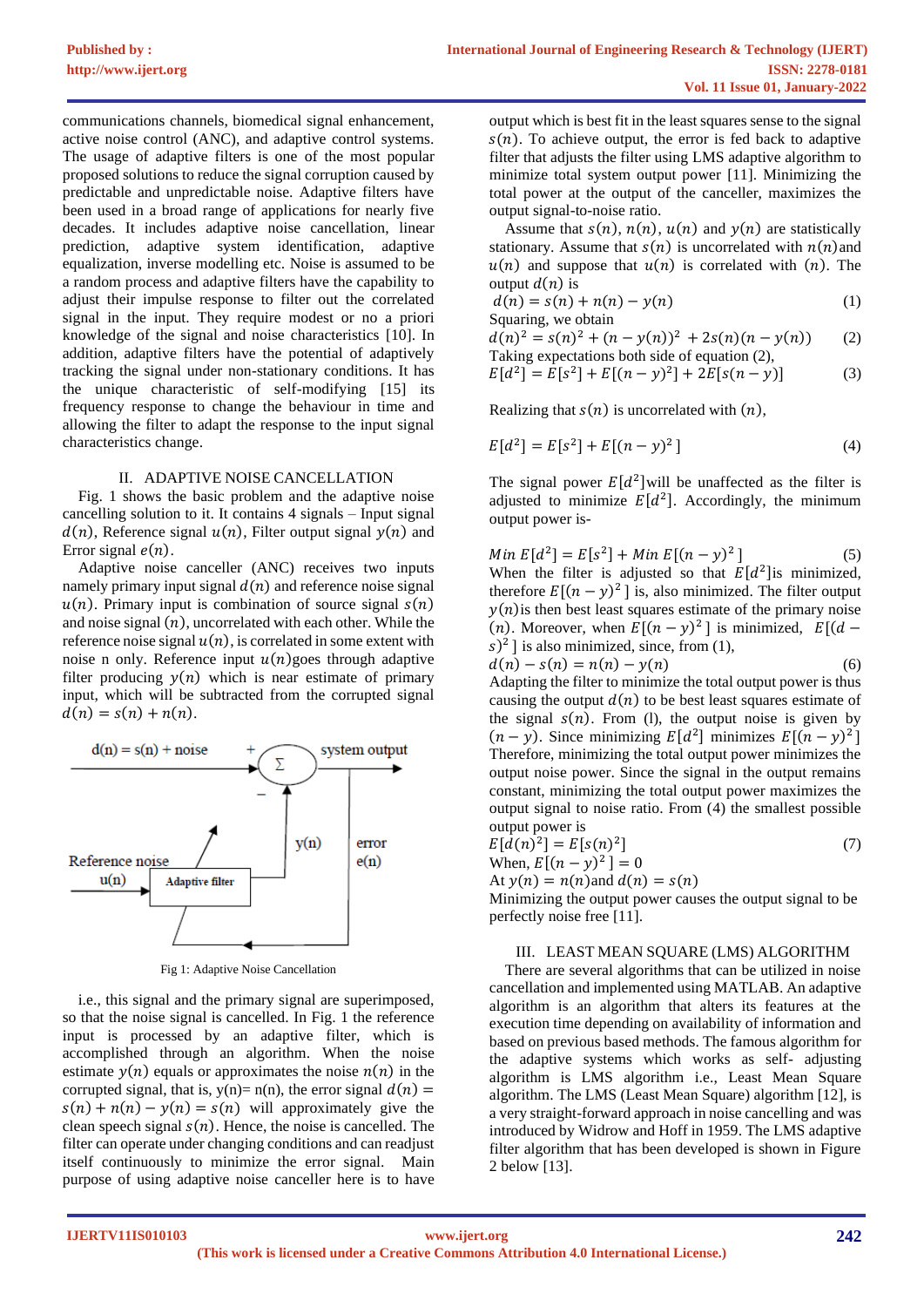The parameters  $d(n)$  and  $x(n)$  are the inputs of the algorithm in the form of column vector. In this  $d(n)$  is the noise corrupted signal and  $x(n)$  is the reference noise signal. This algorithm uses a gradient descent to estimate a time-varying signal. The gradient descent method finds a minimum, if exists, by taking steps in the direction negative of the gradient and it does so by adjusting the filter coefficients in order to minimize the error. The gradient is the Del-operator and is applied to find the divergence of a function, which is the error with respect to the nth coefficient in this case [15]. The LMS algorithm has been accepted by many researchers for hardware implementation because of its simplicity, low computational complexity and a fast convergence rate.



Fig 2: LMS adaptive filter algorithm [13]

The parameter  $W(n)$  is the column weight vector of the filter at  $n<sup>th</sup>$  time, which is used in the algorithm to update the subsequent column weight vector and can be represented as,  $W_0(n)$ 

$$
W(n) = \begin{bmatrix} w_0(n) \\ W_1(n) \\ \vdots \\ W_{L-1}(n) \end{bmatrix}
$$
 (8)

The error signal  $e(n)$  at n<sup>th</sup> time is defined as the difference between the noise corrupted signal and the weighted-noise signal as shown the equation below,

$$
e(n) = d(n) - y(n) \tag{9}
$$

With each iteration of the LMS algorithm, the filter tap weights of the adaptive filter are updated according to the following formula:

 $w(n + 1) = w(n) + 2\mu * e(n) * x(n)$  (10) where,  $x(n)$  is the input vector of time delayed input values,  $w(n)$  represents the coefficients of the adaptive FIR filter tap weight vector at time n,  $w(n + 1)$  is the filter coefficient for the next iteration,  $e(n)$  is the error value and  $\mu$  is known as the step size which is introduced here to control the step width of the iteration and thus the stability and convergence or divergence rate of the algorithm.

Step size,  $\mu$  is one of the important parameters for LMS algorithm. So, selection of a suitable value for  $\mu$  is important for the performance of the LMS algorithm, if the value  $\mu$  is too small, the time adaptive filter takes time to converge on the optimal solution i.e., the rate of convergence is too slow and if  $\mu$  is too large the adaptive filter becomes unstable and its output diverges [12].

Here, the LMS (Least Mean Square) adaptive filter algorithm will be terminated when column weight vector iterates up to the length of filter and the final output of the algorithm is  $e(n)$ .

The basic idea of an adaptive noise cancellation algorithm is to pass the corrupted signal through a filter that tends to suppress the noise while leaving the signal unchanged.

# IV. EXPERIMENTAL RESULTS

In this section we study the performance of the LMS algorithm as noise canceller. The algorithm is implemented according to the steps. Figure 3 shows, the Input sinusoidal signal and random noise signal. Figure 4 shows, the noise present in the sinusoidal signal and is eliminated using LMS algorithm [14].





# V. CONCLUSION

When the information signal travels in the free environment, it gets corrupted by the noise present in it. Removing this noise emerges out to be one of the most important concern for everyone. There are many conventional techniques to suppress the noise present in the information signal of which Adaptive Noise Cancellation (ANC) is one of the most important technique. ANC uses adaptive filters so as to analyze real time signals which continuously vary with respect to time. ANC involves many algorithms which are implemented so as to cancel the noise. This research paper is been focused on the Least Mean Square (LMS) algorithm. A comprehensive review has been carried out to identify the existing literature related to adaptive filtering in noise reduction using LMS adaptive algorithm. LMS is preferred by many researchers due to its robust and reliable nature. Also, LMS is simple to implement, has low computational complexity and shows a faster convergence rate. The LMS algorithm has been shown to produce good results in a noise cancellation problem.